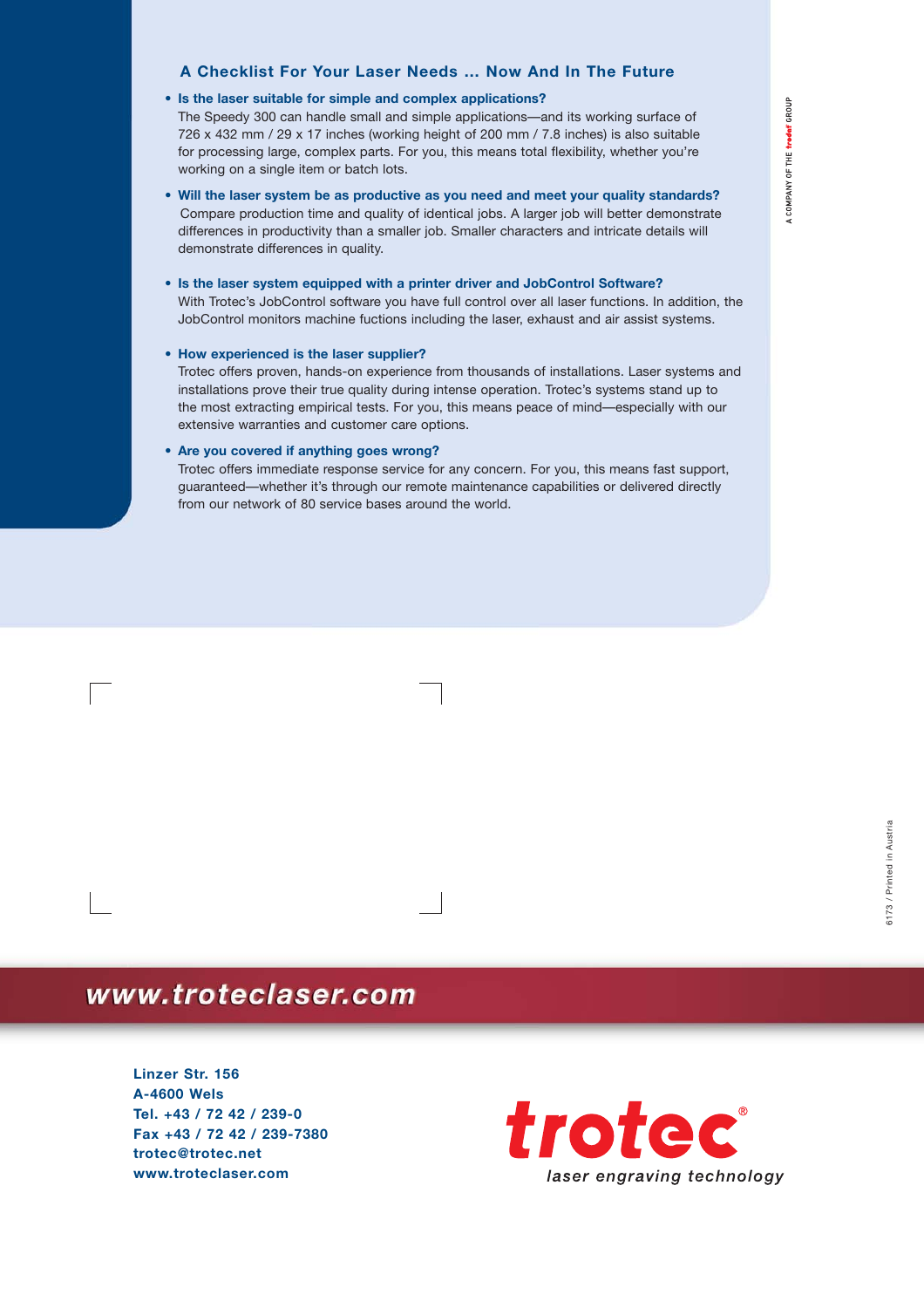# Laser systems **Speedy 300**



**Worldwide Leading Laser Engraving Technology** 

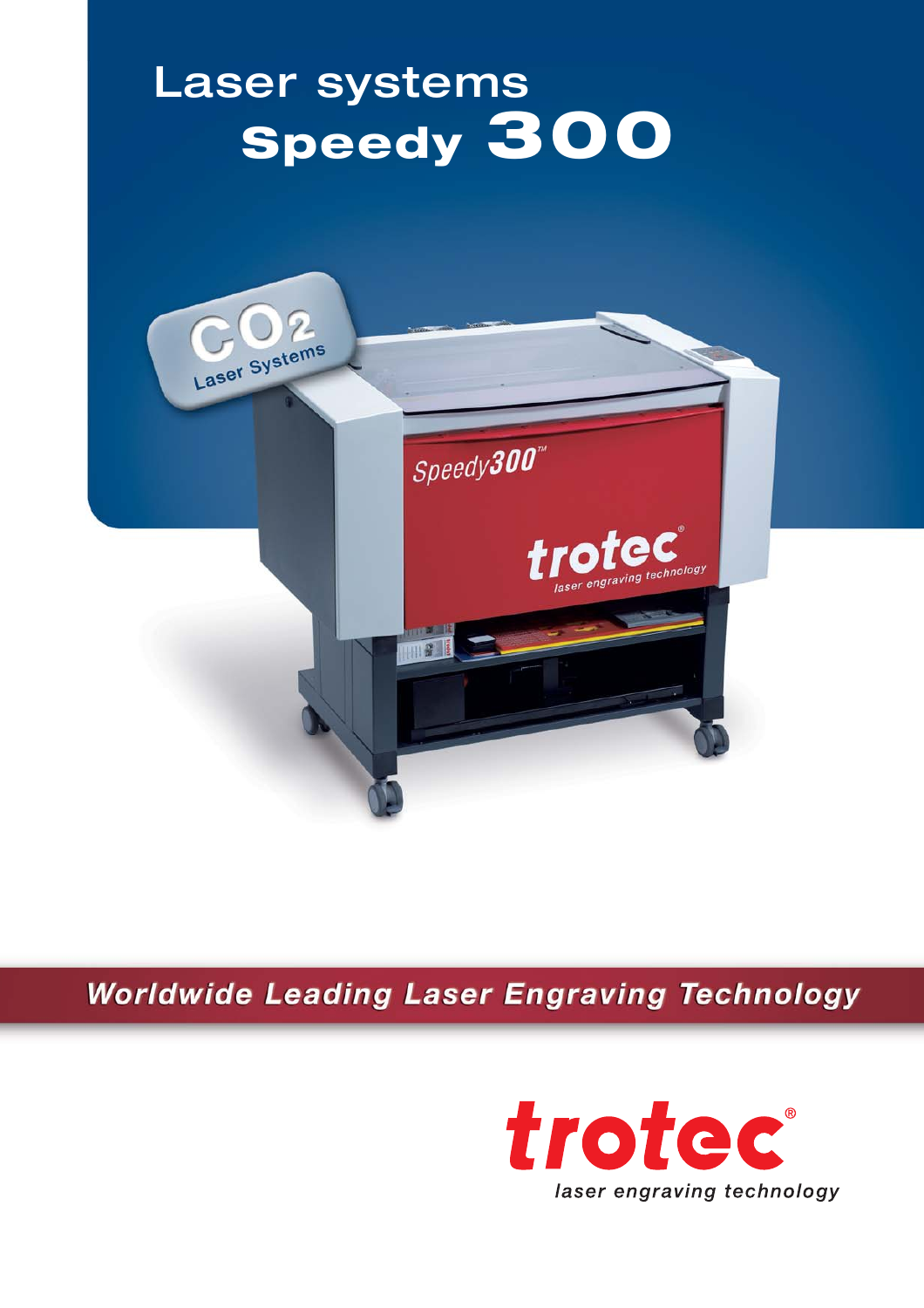# Superior laser engraving has a name: **Trotec Speedy 300**



**Your Investment**

### **Productivity & Performance**

Trotec lasers are the fastest and most productive systems on the market. We have continued to improve the performance of our motion systems so that we can now achieve a top speed of **355 cm/sec., or 140 inches/sec.,** with an acceleration of **5 g.** 

**Your benefit:** You can produce 30% – 100% more than competitive systems—every day—without sacrificing quality and this translates to higher profits. Better performance combined with the highest possible quality at prices that are surprisingly affordable. Performance, productivity, quality and reliability add up to a lower total cost of ownership—this means value when you choose Trotec.

### **InPack-Technology™**

- **• Maximum protection from dust & other contaminants**
- **• Ultra long lifetime—less maintenance**
- **• Highest quality components**
- **• High-speed, stainless steel, self-lubricating linear bearings**
- **• Brushless DC servo motors**

*InPack-Technology***™** is a combination of the highest quality components for ultra long lifetime combined with protection of the optics and all sensitive components. Trotec systems are designed for minimal wear-and-tear. Our design and manufacturing quality standards make sure your **Speedy 300** will be ready for years of trouble free, heavy-duty production. You can forget the added costs of spare parts that need to be replaced regularly on competitors' systems. It all adds up to a lower total cost of ownership over the lifetime of each **Speedy 300** laser system.

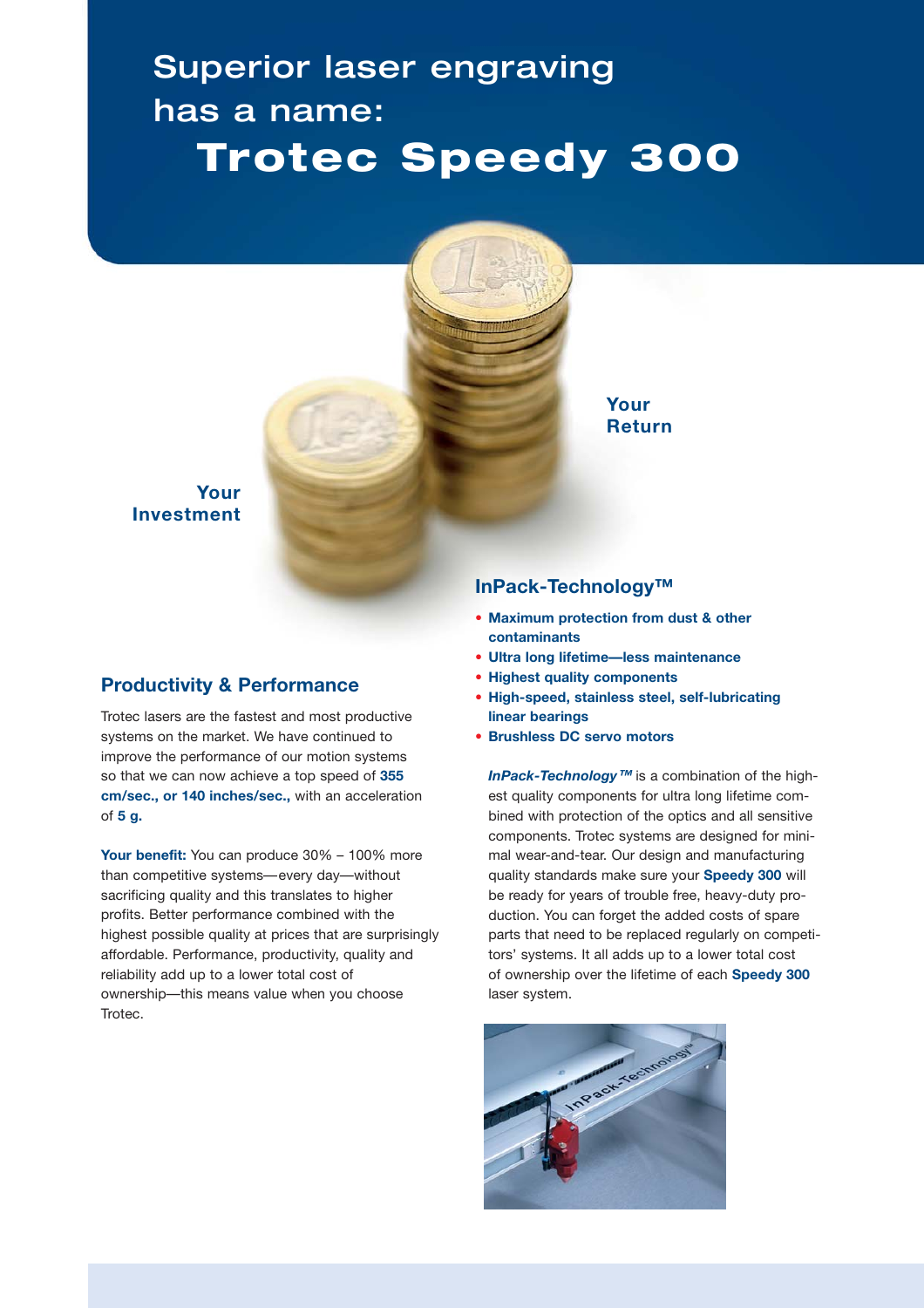# Applications that will excite **your customers**



**Glassware** 



Architectural models

**Stainless** steel





The **Speedy 300** is an excellent choice for the production of:

- architectural models
- barcodes
- office accessories
- trophies
- glassware
- greeting cards
- wood inlay
- name badges
- insignia
- seal presses
- serialization
- signs
- key rings
- writing instruments
- stamps
- type plates
- promotional items
- ... and many more

#### Materials that can be processed with **Speedy 300:**

|                     | Engraving | <b>Cutting</b> | <b>Marking</b> |
|---------------------|-----------|----------------|----------------|
| Acrylic             |           |                |                |
| Anodized aluminum   |           |                |                |
| Cardboard           |           |                |                |
| Ceramics            |           |                | ٠              |
| Cork                |           |                |                |
| Delrin              |           |                |                |
| <b>Fabrics</b>      |           |                |                |
| Glass               |           |                |                |
| Laser rubber        |           |                |                |
| Leather             |           |                |                |
| <b>MDF</b>          |           |                |                |
| Melamine            |           |                |                |
| Micro porous rubber |           |                |                |
| Painted metals      |           |                |                |
| Paper               |           | 6              |                |
| <b>Plastics</b>     |           |                |                |
| Polyester           |           |                |                |
| Rubber              |           |                |                |
| Stainless steel     |           |                |                |
| Stone               |           |                |                |
| Veneer              |           |                |                |
| Wood                |           |                |                |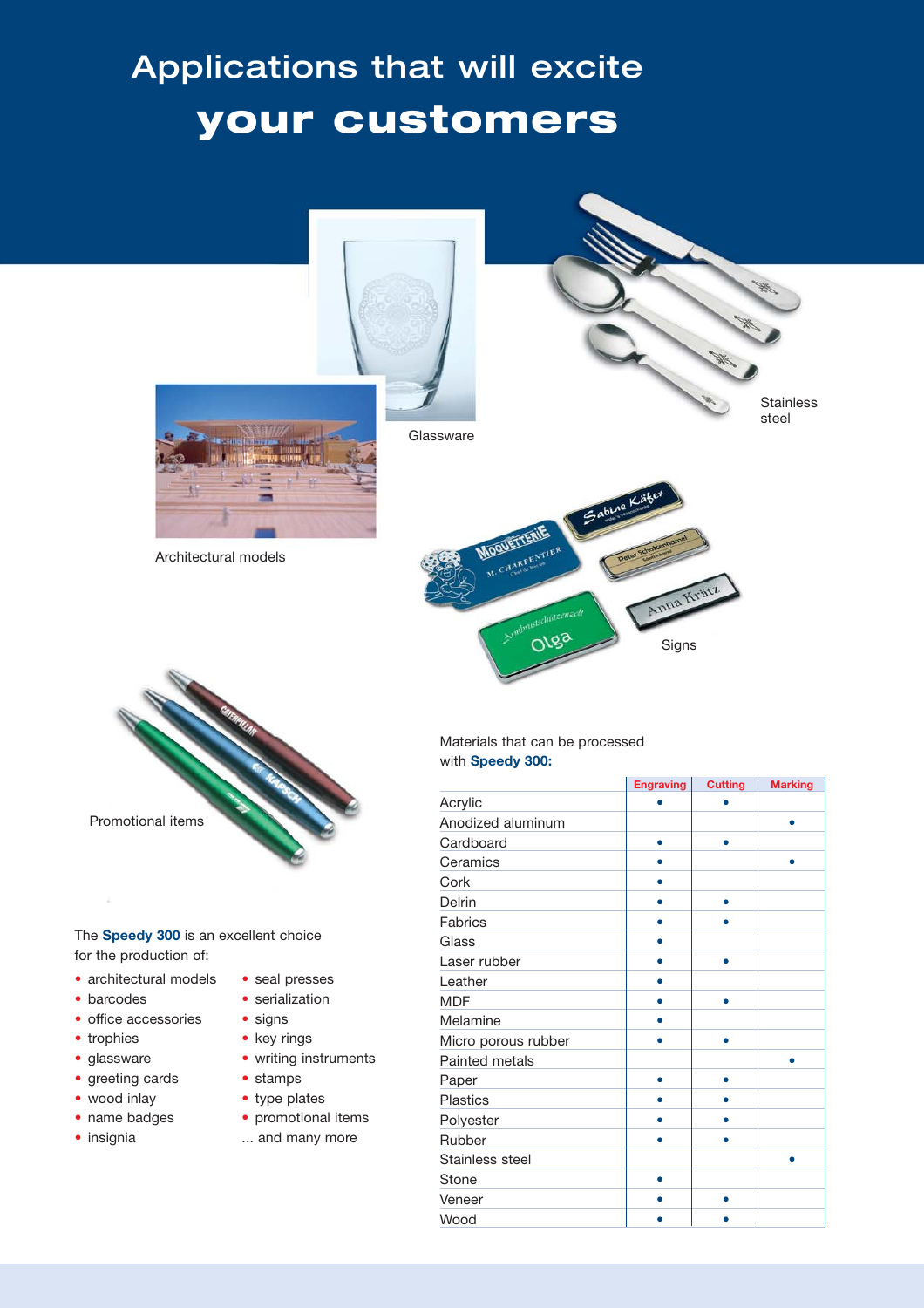# **The technology** of **Speedy 300**



| • Overall dimensions (WxDxH)  | 1090 x 890 x 590 mm (42.9 x 35 x 23.2 inches)                                                                                                                       |
|-------------------------------|---------------------------------------------------------------------------------------------------------------------------------------------------------------------|
| • Max. dimension of workpiece | 726 x 432 x 200 mm (29 x 17 x 7.8 inches)                                                                                                                           |
| • Processing speed            | 355 cm/second (140 inches/second), acceleration 5g                                                                                                                  |
| • Accuracy                    | Addressable accuracy: 5um<br>Static repeat accuracy: $\lt\pm$ 15 µm                                                                                                 |
| • Mechanical design           | Fully enclosed chassis with double safety interlock system<br>Laser safety class 2<br>Drives with maintenance-free, brushless DC servo motors<br>InPack-Technology™ |
| aser                          | Sealed-Off CO <sub>2</sub> laser from 12-120 watts                                                                                                                  |





### **The first stamp that makes an impression in 4 colors.**

The Speedy 300 is the only laser system world-wide that enables you to compile four colors of your choice for your individual impression. This means: Engraving of rubber text plate, cutting and inking of inkpad with one machine! Clean, simple and reliable. **A unique technology—only from Trotec.**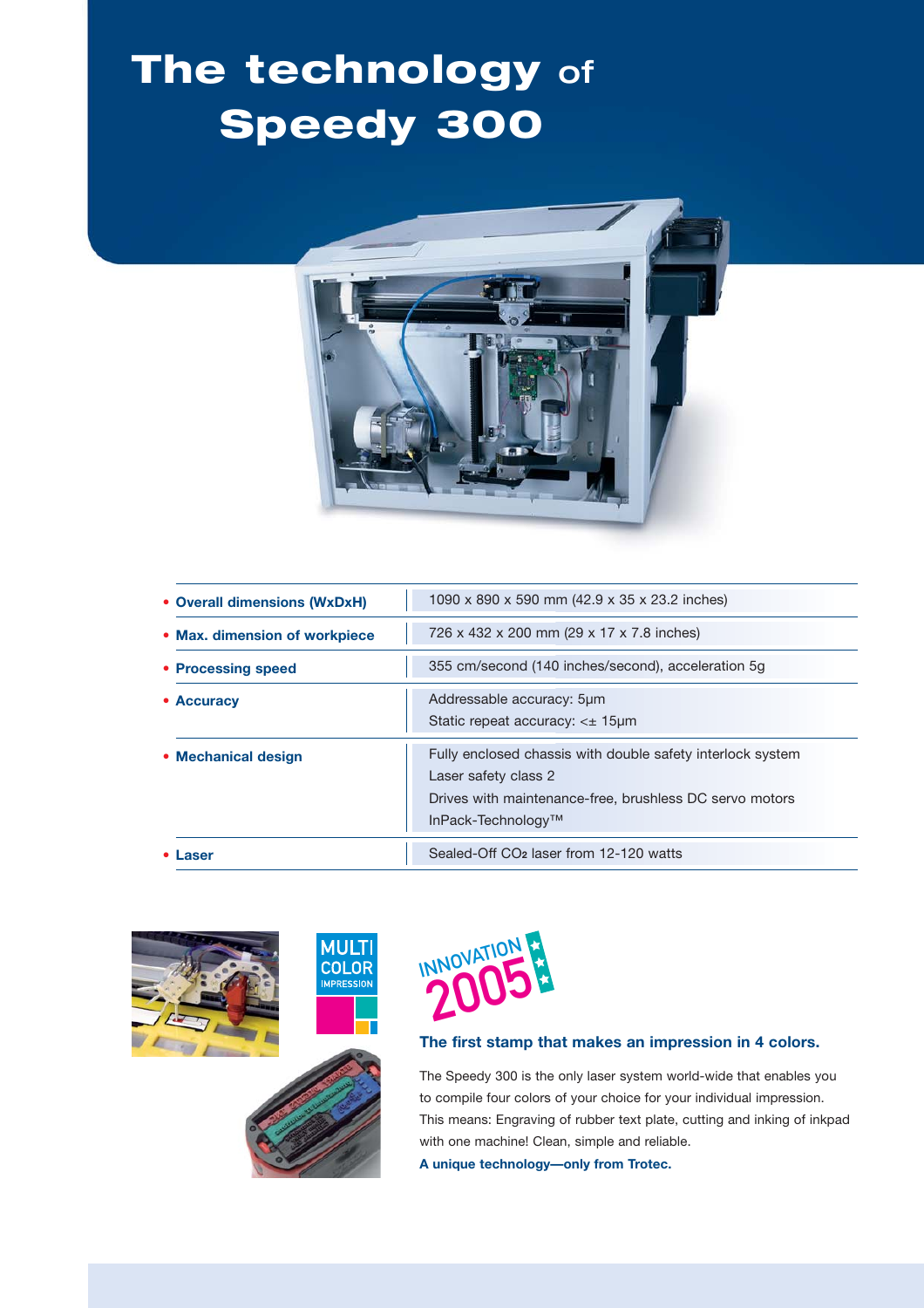# From your Speedy 300 **you can expect**





- **Laserpointer:** Precise positioning prior to the start of the job.
- **Autofocus:** Electro-optic autofocus with light barriers. Maximum convenience for the operator through correct focusing of the laser beam on the surface of the workpiece.
- **Air assist:** Prevents combustion of flammable materials, helps to direct debris and fumes towards the exhaust vents and protects the lens. Can be fully controlled by the *JobControl* software.
- **Worktable (ferro magnetic):** Constructed of ferromagnetic stainless steel, formed around a plastic core and glued under pressure on a granite block to insure the flattest work surface possible. This means consistent focal length and the ability to hold thin materials (e.g. paper, foils, fabric) using magnets.
- **Honeycomb table:** This table insert is used for cutting, as it minimizes burning and melting on the back of the material by reducing reflection of the beam from the table. Air and smoke are drawn through the honeycombs and it helps to keep the system cleaner. It includes rulers and fixing brackets for exact positioning into the working area.
- **Lens:** Different applications require different lenses to obtain the best possible result. The Speedy 300 can be equipped with lenses of 1.5, 2.0, 2.5 or 4.0 inch focal lengths.
- **Rotary attachments:** Permit engraving of cylindrical, conical or spherical objects such as glassware, trophies, mugs or bottles. Various adapters and chucks offer additional versatility. We offer several different designs depending on your unique requirements.
- **Harsh environment kit:** Offers additional protection and is recommended for contaminant-intensive operations such as rubber stamp or wood manufacturing.
- **Laserpower upgrade:** Up to 120 watts. You can benefit from higher productivity without the need to buy a new system if only more power is required.
- **Trolley base with storage shelf:** Helps to keep the area around the laser machine organized, offering convenient storage for the rotary engraving device, the laser cutting table or various laser consumables such as laminates or laser rubber.
- **Exhaust systems:** A powerful exhaust system is absolutely essential for the continued safe operation of your laser machine, and can offer much-needed protection for you, your employees and the environment. Trotec offers a broad range of exhaust systems that can be used with the Speedy 300 for any type of laser application. All Trotec exhaust systems can be fully controlled via the *JobControl* software including automatic shutdown when the laser is not operating.
- **Vacuum table:** Produces a slight vacuum and prevents the material from slipping or shifting of light weight materials thus. Reduces handling tasks through mechanical fixing (e.g. with adhesive tape) and improves cutting results.
- **Variable interface:** The Speedy 300 can be connected with your computer via a USB or a serial cable.
- **Safety sensor:** Offers optimum safety in laser processing. Reacts to untypical activities within the engraving area and stops the actual laser process. Can be coupled to an optical or acoustic signal.
- **E-commerce-connection:** Your customers can prepare text and logos online, and transmit the laser job directly to your laser software—reducing handling, job adjustment and proofreading tasks (in connection with internet shop).
- **Controlled Z-Axis:** For "on-the-fly" adjustment. Another unique feature available only from Trotec.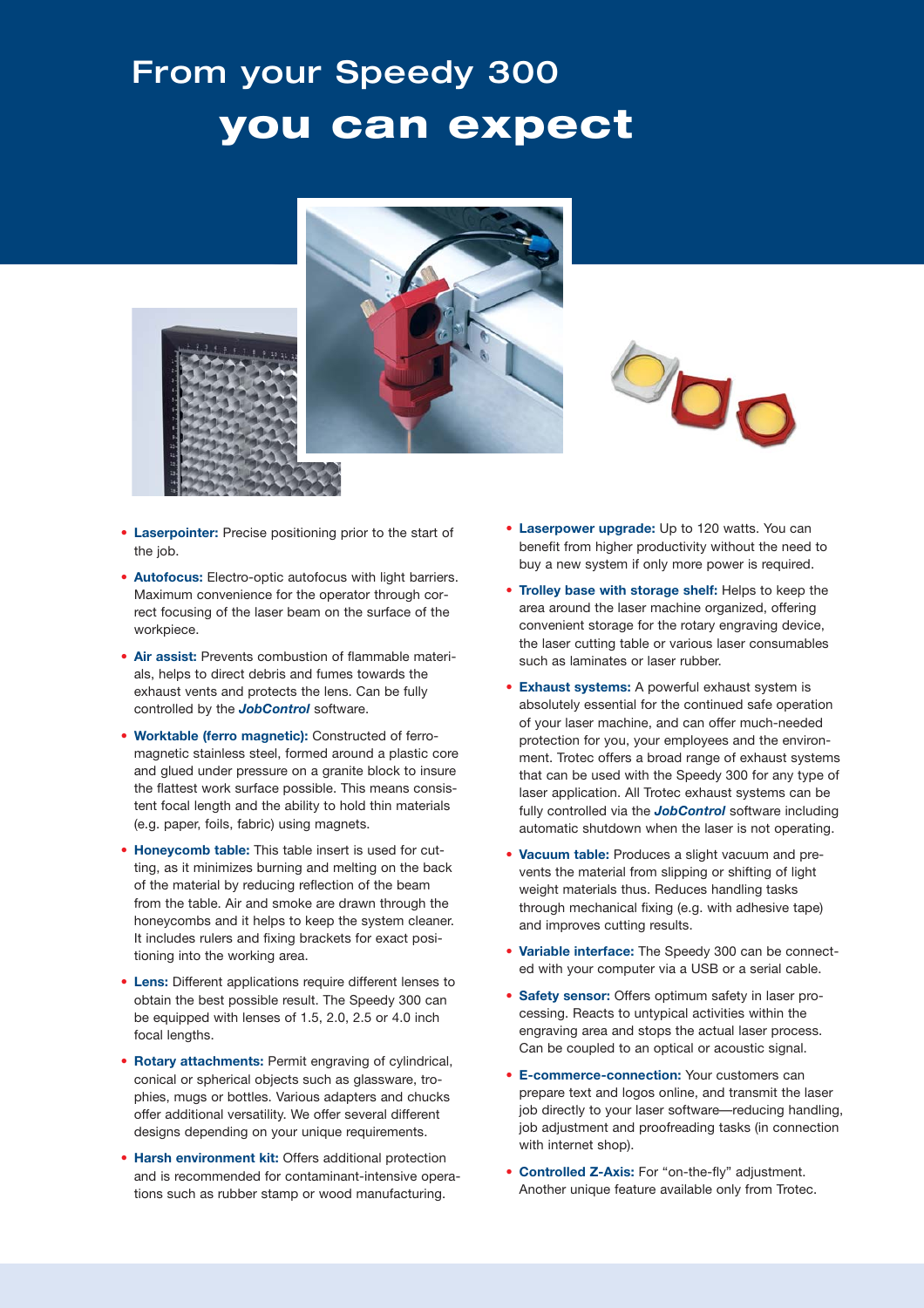# Smart **Software**  for **Heavy Use**



### **Only from Trotec:**

#### **Unmatched Control of Operating Parameters**

*JobControl* is our unique print driver solution for managing work flow by providing more control over machine parameters, job positioning and historical data than any other system. The look and operator functionality can be modified to fit you methods of operation, not the other way around.

### *JobControl*

- Change of parameters "on-the-fly"
- Material database with predefined parameters
- Software-autofocus enables precise focusing on the materials surface with only one mouse click
- Marker for precise positioning even for finest engraving jobs
- Engraver protocol helps to calculate costs and plan production schedules
- Reverse engraving—reduces cleaning of the workpieces (e.g. plastic signs)
- Smoothing of outlines—perfect curves and circular paths also from CorelDraw
- Vector sorting—automatically processes vectors in optimized order
- Multi Color function—for the production of textplates for Multi Color Stamps

#### **And many more**